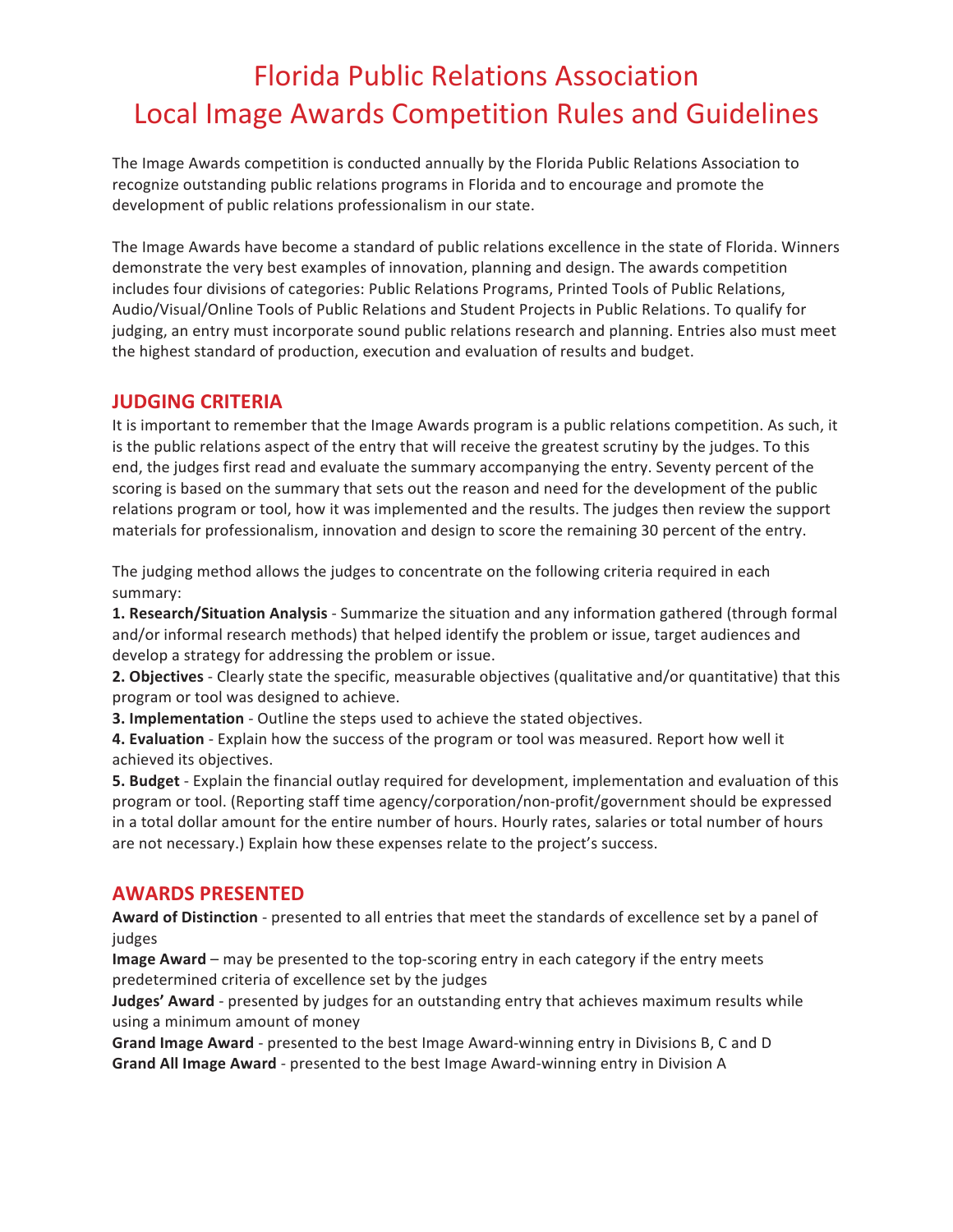#### **RULES FOR ENTRY**

**1.** Entries must be submitted in the most appropriate division and category.

**2.** Entries for the same project may not be entered in more than one category in the same year; however, pieces from an entry may be entered into other categories. Entries that win Image Awards may not be re-entered in subsequent years unless there has been substantial change in the entry. **3.** Some part of the entry must have taken place between January 1, 2013 and March 14, 2014 *(prior to Local Image Award deadline).*

**4.** Entries must be submitted on 8½" x 11" paper and are limited to one hardcover, stiff-spine, three-ring binder, no larger than 3 inches thick. Support material such as original art or specialty items that do not fit this format must be photographed for inclusion.

**5.** An original or photocopied entry form must be the first page of each entry binder.

**6.** The summary must address each of the following: Research/Situation Analysis; Objectives; Implementation; Evaluation and Budget. The summary cannot exceed two typewritten pages. Summary must be a Word document using Times New Roman font. Type size must be a minimum of ten-point, double-spaced, with a one-inch margin around the summary.

**7.** The two-page summary should immediately follow the entry form in the binder. Three additional photocopies of the two-page summary must be included in the front pocket of the binder.

**8.** An organizational overview should immediately follow the two-page summary and briefly list company background and PR staff size to better acquaint the judges with the submitting organization.

**9.** Materials that support or substantiate information provided in the summary should be included. News clippings, photos, publications and copies of materials used in the implementation of the program/tool are pertinent. Support material larger than 81/2" x 11" format must be folded or photocopied in order to fit the notebook. Examples of audio-visual materials and video coverage may be submitted to support any entry in the Public Relations Programs division. These must be submitted on CD or DVD. (Please, no perishables.)

**10.** A 50-word summary of the entry must be the last page in the entry notebook.

**11.** Entries in the Audio/Visual/Online Division should be submitted on a CD or DVD, if applicable to entry. All items must be labeled with division and category.

**12.** Check for entry fee should be attached to a photocopy of the entry form and placed in the front pocket of the folder. For multiple entries, you may attach one check to copies of each entry form and place in front pocket of one of the entries.

**13.** Include a CD that contains the following:

- Two-page summary in a Word document
- 50-word summary in a Word document
- JPEG or TIF image representing your entry

Label the CD and place in an envelope. Staple the envelope to the 50-word summary on the last page of the entry. Do not place these items in the pocket of the binder as they might fall out during shipping.

#### **Disclaimers:**

- The judges reserve the right to reclassify entries if deemed necessary.
- Entries that do not follow all of the Rules for Entry may be disqualified.
- No part of the entry may be submitted after the deadline.
- Fees for disqualified entries will not be refunded.
- The decision of the judges is final.
- All entries must be claimed immediately following the banquet.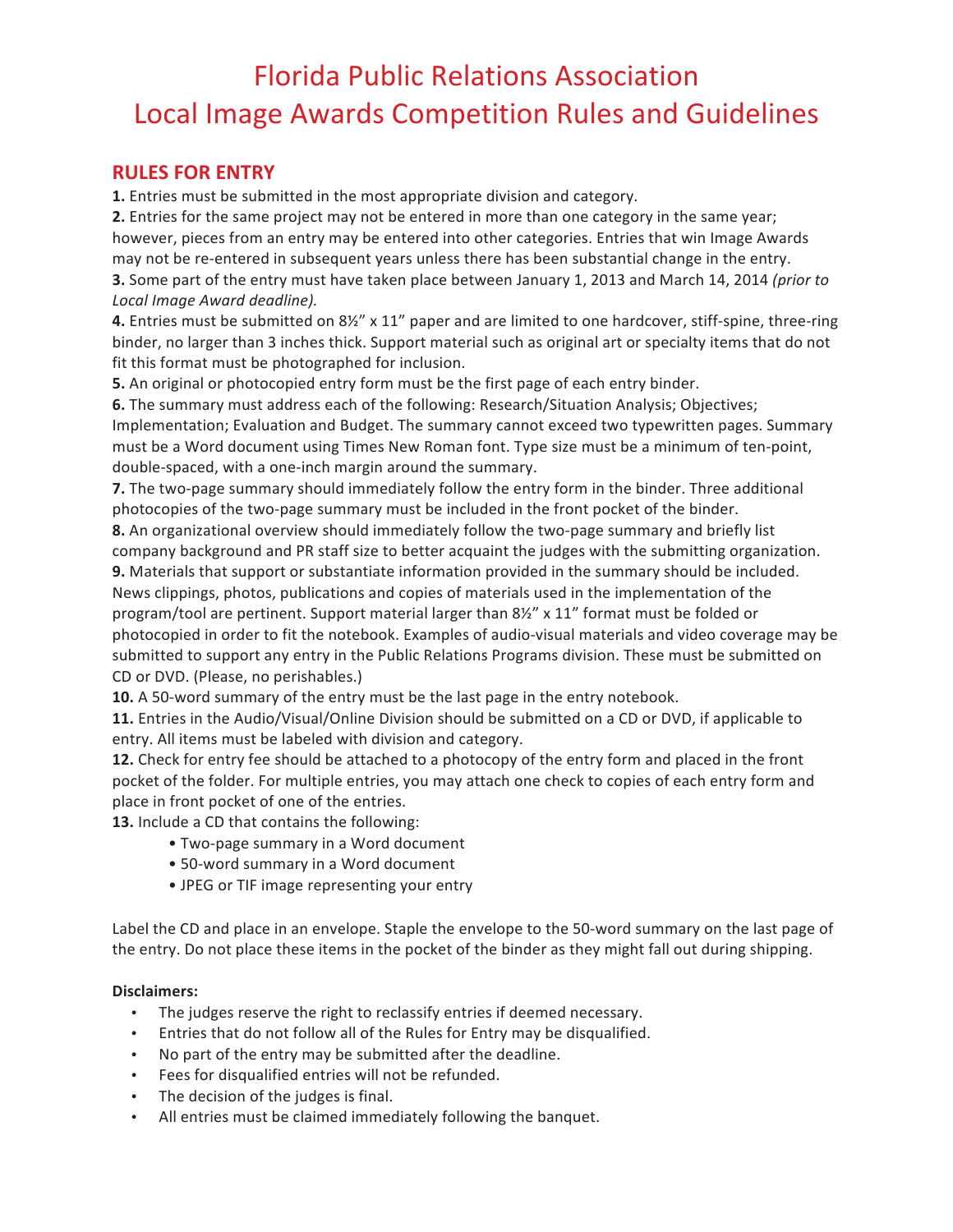#### **Division A**

Public Relations Programs - A public relations program is defined as a broad-based communications endeavor using two or more public relations tools.

**1. Community Relations** - any program that improves the organization's image in the community through support of charitable or service activities. The program can be limited to specific segments of the community and usually is aimed at improving specific aspects of community life. Basically, this includes community "good neighbor" or community betterment programs.

**2. Public Service** - any program developed to inform about issues of public concern. These programs often deal with larger issues that require public knowledge and action. Public service programs usually are aimed at educating the public and solving public problems.

**3.** Institutional - any program that creates a public image for the organization. Typically designed to generate support for and awareness of the organization's mission, values, programs, plans or activities.

**4. Public Information** - any program developed solely to inform or influence target audiences through use of the news media. This could include news conferences, special tours or informational programs. **5. Crisis Communication** - any program developed to handle a disaster or emergency situation. Show potential effects of the problem, as well as plans, materials and budgets allocated to develop, implement and evaluate the effectiveness of the plan.

**6.** Internal - any program developed to communicate with internal publics such as employees, shareholders, association members, etc.

**7. Promotional/Marketing** - any program developed to promote, publicize, introduce or create an identity for a specific product, service or idea. These programs are generally developed within a marketing framework and often include a purchase or user acceptance of a specific product or service among their objectives.

**8. Public Affairs** - any program directed toward government action or activities such as legislative activities, political campaigns, or relations with public bodies or regulatory agencies. In the broadest sense, this category includes everything meant by "lobbying" plus direct political activities.

**9. Special Events** - any program developed to commemorate a special event, observance or one-time activity. These could include anniversary celebrations, open houses, dedications or parties and receptions.

**10.** Other - any program that is not included in the above-listed categories.

## **Division B**

**Printed Tools of Public Relations** - A printed tool is any printed material used for a public relations purpose, either standing alone or as part of a public relations program. It includes written material and specialty items. In the case of regularly produced printed materials, such as newsletters or magazines, one to three issues should be included in the support material.

**1. Annual Report** - internal and external reports are included in this category.

**2.** Brochure - any folder or bound publication produced for a single specific purpose.

**3. Magazine** - any periodical or regular publication, which may include articles of one page in length or longer. Publication is usually 8.5" x 11" and 16 or more pages in length.

**4. Newsletter** - any regular publication that normally carries brief articles less than one page in length. Publication is typically less than 16 pages.

**5. Poster and Calendar** - any poster or calendar used to achieve a public relations objective.

**6. News Release** - any document prepared and released to the media as a news item, article or feature story on behalf of a sponsoring person or organization.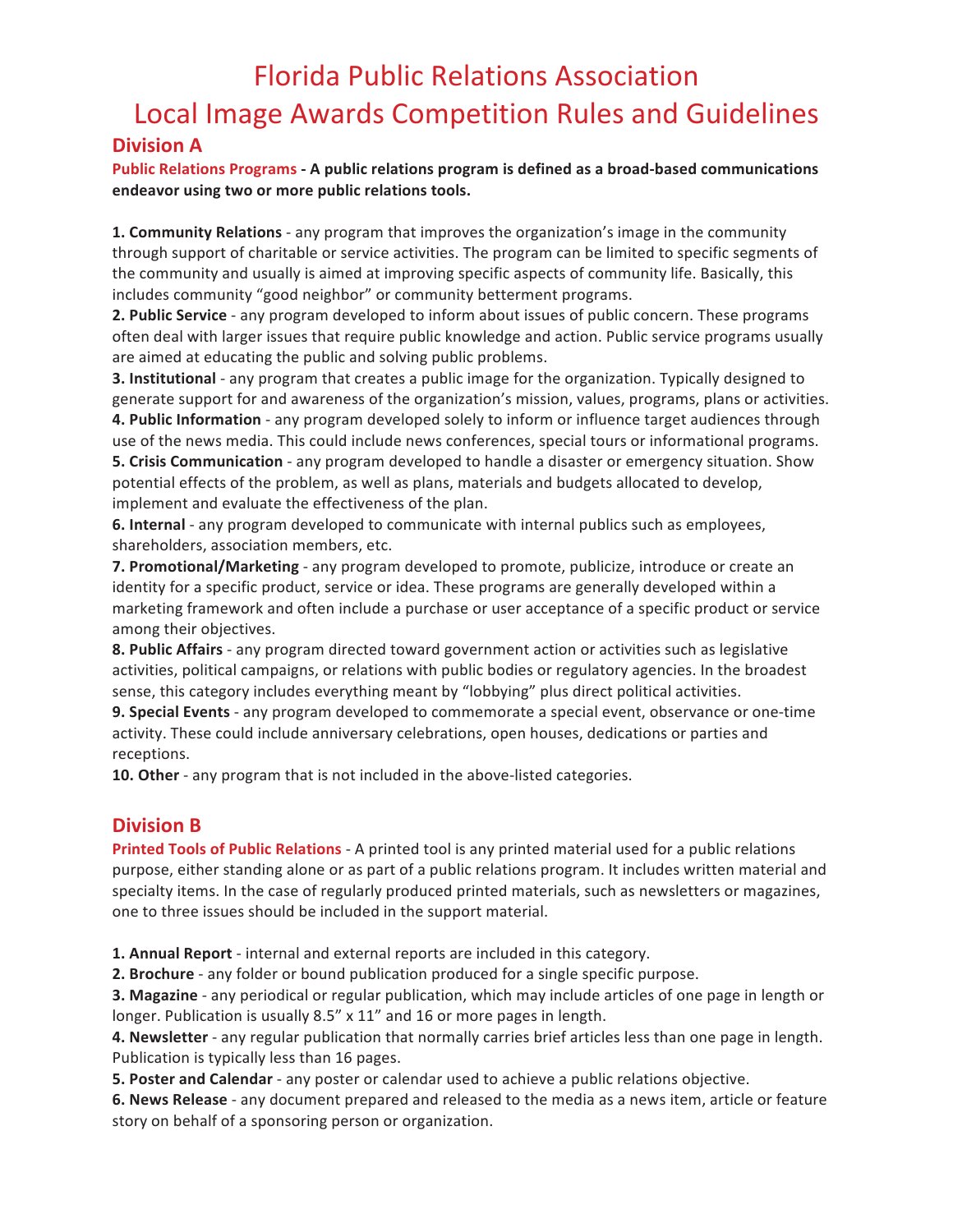**7. Written Speech** - the typewritten or printed text of a speech given to achieve a public relations objective.

**8.** Specialty Item - any gift, premium, novelty or physical token used to convey an impression, make a point, establish an image or achieve a public relations objective. Submit a photograph to represent perishable items.

**9. Other** - any printed public relations tool that does not fit into the above-listed categories.

## **Division C**

Audio/Visual/Online Tools of Public Relations - This division includes any online, audio or audio/visual presentation or program that serves a public relations objective. Audio, video or electronic presentations should be submitted on a CD or DVD with a copy of the script or storyboard, if available.

**1. Audio Presentations** - any sound-only program including podcasts, telephone hot lines and other recorded messages, radio programs, public service announcements, and audio news releases.

**2. Online Audience Engagement** - two-way communication that engages audiences and invite conversation with a program or brand such as blogging or micro blogging through social media platforms including Facebook, Twitter, Google+, etc.

**3. Online Promotion** - edited, finished-product display tools such as: social media news releases, online media kits, email marketing and e-promotions

4. Online Newsletter - any online newsletter that is produced, published and sent electronically on a regular basis

**5.** Video - Internal - any video that presents information to an organization's internal audience. Examples include orientation programs, meeting openers, news shows, etc.

**6.** Video - Public Service/more than one minute - any video more than one minute in length, which is presented to inform or educate an organization's external audiences on all issues of public concern.

**7.** Video - Public Service/one minute or less - any video less than one minute in length, which is presented to inform or educate an organization's external audiences on an issue of public concern. **8.** Video - Institutional - any video used to support the public image of an organization. This tool

typically is designed to generate awareness and support of the organization's mission, values, programs, plans or activities.

**9. Video - Promotional/Marketing** - any video shown to promote, publicize, introduce or create an identity for a specific product, service or idea. These tools generally are developed within a marketing framework and often include a purchase or user acceptance of a specific product or service among their objectives.

**10. Video News Release** - any video prepared and released to the media as a news item, article or feature story on behalf of a sponsoring organization.

**11.** Website - any external or internal website created to achieve a public relations objective. Include a hard copy of the first page of the website in the entry notebook.

**12. Presentation** - any presentation that uses computer technology to combine audio/visual tools to achieve a public relations objective including PowerPoint, online seminar, web conferencing, etc. **13. Other** - any audio/visual/online tool that is not included in the above-listed categories.

## **Division D**

**Student Projects in Public Relations - This division is restricted to entries submitted by full- or part**time students enrolled at an accredited Florida university or college. Student projects in public relations include printed material and campaigns created for a public relations purpose, whether assigned for a course or completed outside the classroom. A photocopy of the entrant's valid student **ID** must be attached to the entry from.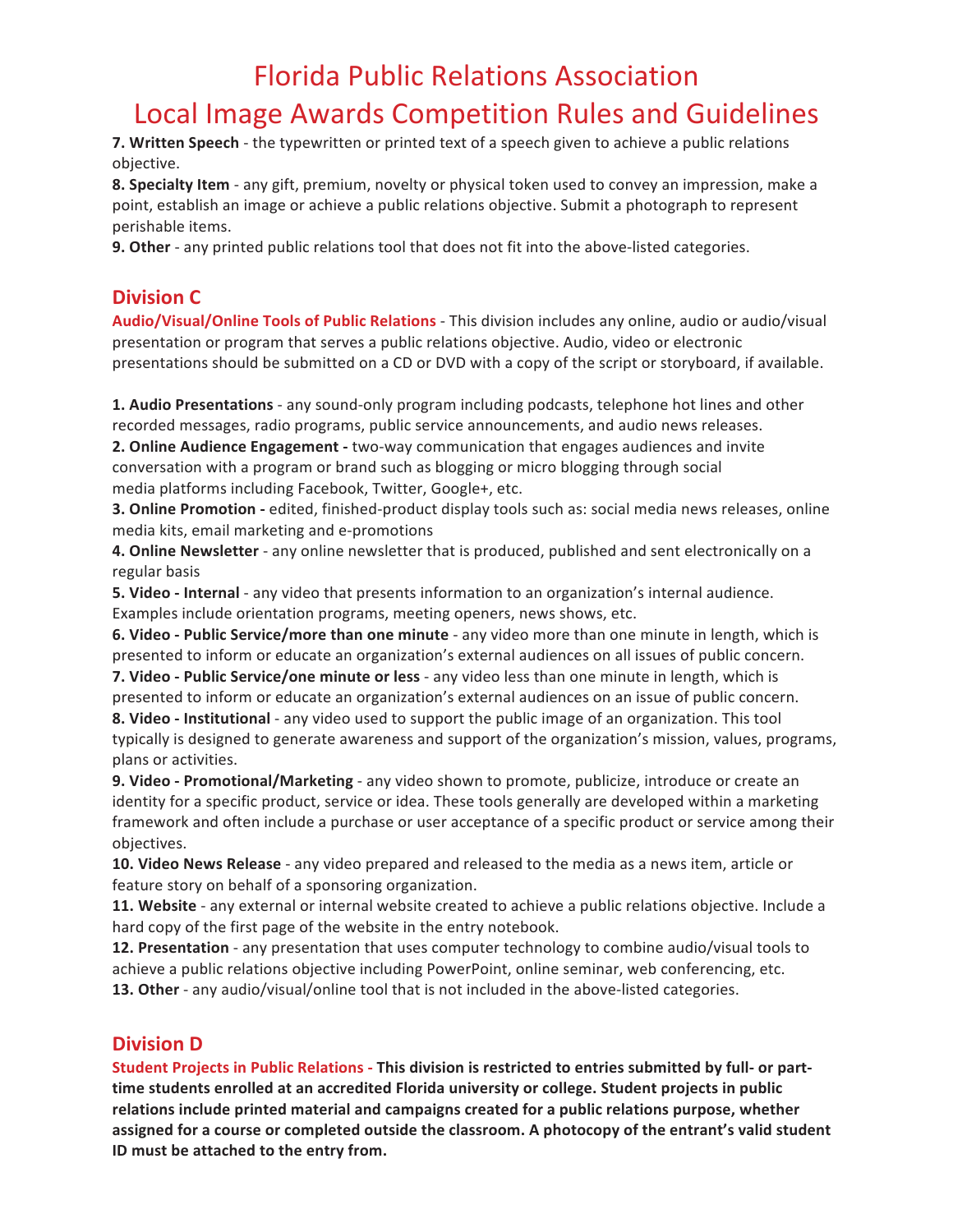# Florida Public Relations Association

## Local Image Awards Competition Rules and Guidelines

**1. Written Speech** - the typewritten or printed text of a speech given to achieve a public relations objective or assignment. Entry must include a one-sentence statement of purpose and indicate the intended audience. Limited to 500-750 words.

**2. News Releases** - any document prepared and released to the media such as a news article or feature story on behalf of a sponsoring person or organization.

**3. Public Service Announcement** - any spot one minute or less in length designed for video or audio presentation that is presented to inform or educate an organization's external audiences on an issue or event. Script must be included.

**4. Position Paper** - any written paper designed to inform or influence a targeted audience on a specific topic or issue. Limited to 250-300 words.

**5. Public Relations Campaign** - any broad-based communications endeavor that uses two or more public relations tools. Campaigns can improve or create an organization's image, inform the public on issues of concern, handle disaster situations or communicate with internal audiences. Entry should include statement of purpose and audiences.

6. Computer-Generated Communication - any audio, video or other electronic tool used to achieve a public relations objective. Can include e-mail, website, PowerPoint, etc.

#### **ENTRY CHECKLIST**

Division and category are noted.

Rule #2 for entering project has been adhered to.

Some part of entry took place between January 1, 2013 and March 14, 2014.

Entry is contained in a hardcover, stiff-spine, three-ring binder no larger than three inches.

Original or photocopied entry form is first page of entry binder.

Two-Page Summary is a Word document no longer than two pages and is double-spaced with a oneinch margin around each page. Font used in Summary is Times New Roman, minimum type size 10 pt. Two-Page Summary has been placed in binder immediately following Entry Form. Three additional

copies of the two-page summary are included in binder front pocket.

Brief organizational overview immediately follows the two-page summary.

All support materials and A/V and electronic requirements are met. Materials which may be removed from the notebook for closer inspection are labeled with proper identification, division and category. 50-word summary is included as the last page of the notebook.

If this is an entry in the Audio-Visual Division, items are submitted on a CD or DVD labeled with division and category and files are labeled with division and category.

Check for entry fee(s) and duplicates of each entry form are included in the front pocket. Name(s) to be used on award are specified and properly spelled.

CD containing two-page summary, 50-word summary and digital image representing the entry is labeled, placed in an envelope and stapled to the 50-word summary at the back of the notebook.

#### **ENTRY FEES**

Entry Fees: Division A, B or C

FPRA Member - \$35 each

Non-member - \$50 each

Student FPRA Member \$10 each

Student Non-member - \$15 each

Entry Fees: Division D (Students Only)

Student FPRA Member: \$10 each Student Non-member: \$15 each **(NOTE: Students are eligible to enter the Image Award Competition in Divisions A, B or C.)**